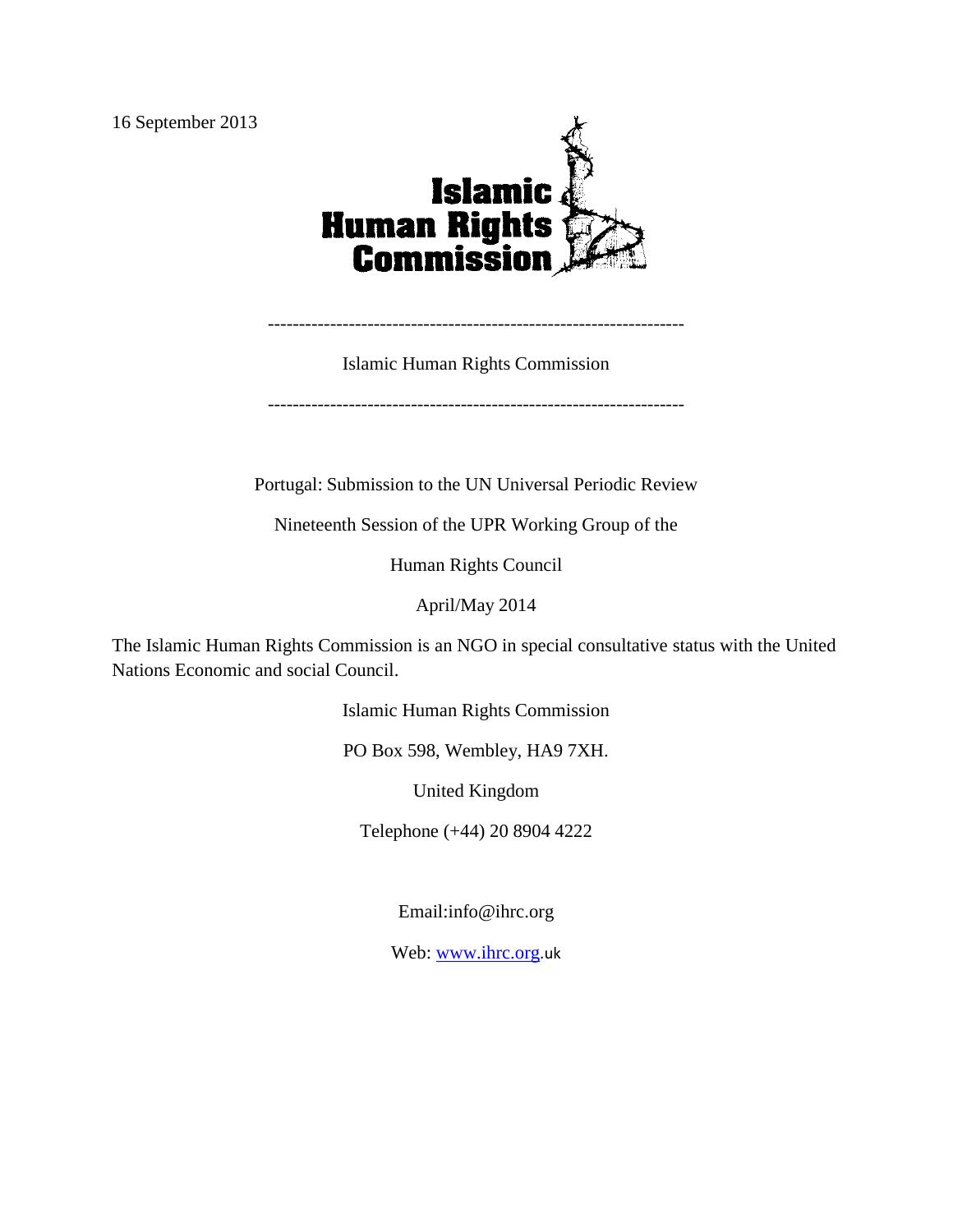#### Executive Summary

In this submission, the Islamic Human Rights Commission raises concern in relation to ill treatment by law enforcement officials in Portugal towards people of colour, people of low socio-economic background and peaceful demonstrators. IHRC also raises concerns over the alleged complicity of the Portuguese authorities in the CIA rendition flights of terror suspects to Guantanamo Bay.

In this submission, the Islamic Human Rights Commission provides information under sections

B, C and D as stipulated in the General Guidelines for the Preparation of Information under the Universal Periodic Review

Under section B, the Islamic Human Rights Commission gives background information about brutality by law enforcement officials, including torture, overzealous use of fire arms and other weapons including the Tazer gun. Under section C, the Islamic Human Rights Commission raises concern over the slow process of prosecution or sometimes of no judicial action taken against law enforcement officials or other state actors involved in torture, unlawful use of fire arms and rendition flights against terror suspects. Under section D, the Islamic Human Rights Commission makes a number of recommendations regarding action that should be taken by the Portuguese government to improve the way law enforcement officials operate.

### B. Background

1. During the period 2009-2013, one of the main concerns regarding Portugal's human rights record was use of excessive force by law enforcement officials including police and prison staff on allegations of torture and other ill-treatment. In 2010, judicial investigation of allegations of Portugal's involvement in rendition flights to Guantanamo Bay of terror suspects was closed due to lack of evidence. During the same period, there were law enforcement officials implicated in two high-profile cases of torture and other ill-treatment. Their prosecution proceeded very slowly. Details on three cases, including two high profile cases are mentioned in Amnesty International reports on Portugal between 2009 and 2013.

2. Another disturbing observation of law enforcement brutality is against people of colour and people of low socio-economic background.

C. Promotion and protection of human rights on the ground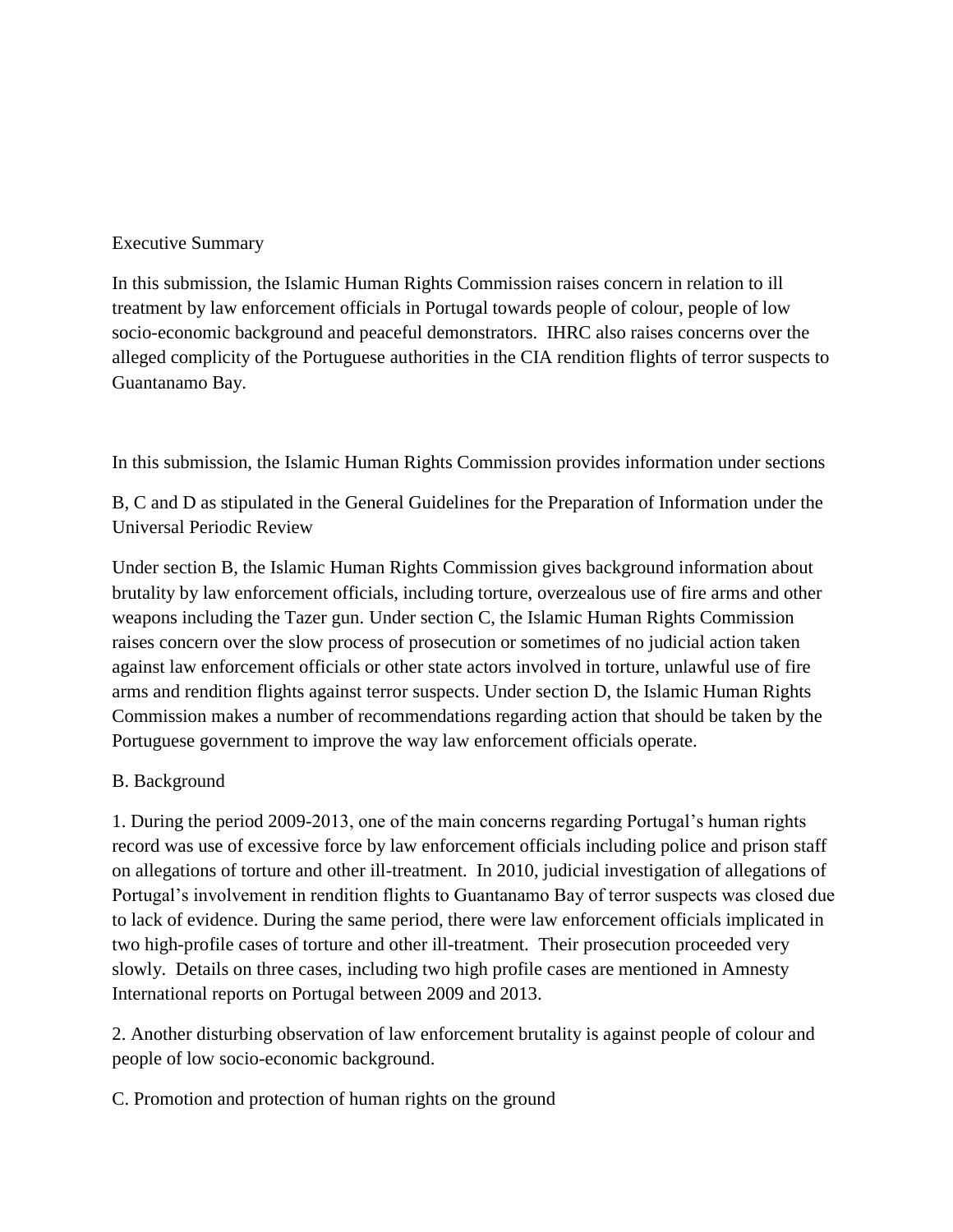## *Example of Police Brutality against people of colour*

In a press release Plataforma Gueto reported that on 12 June 2013, a fifteen year old black male youth named Musso from the community of the Bairro 6 de Maio, in Amadora, Lisbon died from a blow to his head, injuries that lead to a burst vein in his head. One month earlier, he was reportedly tortured by police officers in a police station.

Eight years ago, in the same community, young Teti, also fifteen years old, died the same way. Fifteen people in total, young, black and poor have been killed by the Portuguese police in the last ten years, without a single conviction.

In December 2012, the police officer that killed fourteen year old Elson Sanches "Kuku" in 2009, was acquitted of the accusation of homicide by negligence. This is despite the fact that though according to forensic investigation by police the gun was shot at the distance of 15 cm (about 6 inches) away from Elson's head while he was alive, which no doubt shows that it was an execution.

# *Excessive use of force by Police and Prison Officials*

There have been concerns been raised in the past as well, including by United Nations, EU institutions and Amnesty International of torture and excessive use of fire arms and Tazer guns.

Apart from people of colour, people from the Roma community have been subjected to police brutality and recently, during a general strike in November 2012, police reportedly charged peaceful demonstrators using batons, forty eight people were wounded and some those that were detained, were not told why they were detained and denied timely access to legal representation.

# *Rendition CIA Flights*

Although Portuguese authorities were alleged to have let Portuguese territory be used for transferring terror suspects to Guantanamo Bay, the case was overturned for lack of evidence without a diligent investigation and questioning of intelligence officials and civil aviation authorities.

### *Intsitutionalised Racism*

What we see is that there is a form of endorsement of law enforcement ill treatment by a section of Portuguese society and media which stems from a form of institutionalized racism derived from Portugal's colonial past and marginlaised communities of colour who are often considered outcast by the mainstream Portuguese society. A slow judicial process or often a judicial process where law enforcement officials and other state actors are unpunished for their unlawful acts, gives a sense of impunity to the law enforcement officials and a lack of justice and security for citizens.